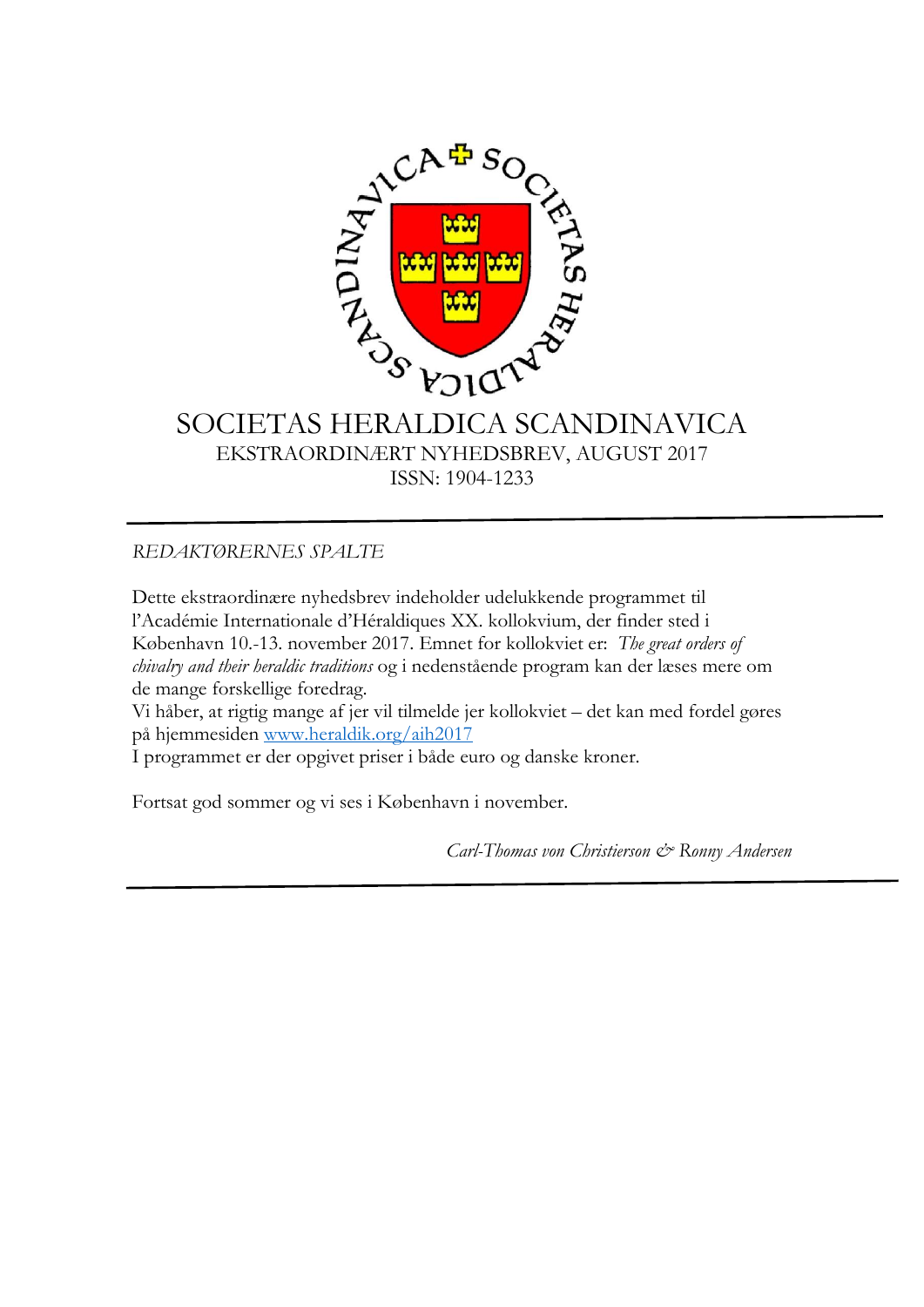

## **XXe Colloque de L'Académie Internationale d'Héraldique Les grands ordres de chevalerie et leurs traditions héraldiques**

**XX. Colloquium of the International Academy of Heraldry The great orders of chivalry and their heraldic traditions**

Christian VIII's Palace, Amalienborg, Copenhagen, 10.-13. November 2017 Patron: H.R.H. PRINCE JOACHIM OF DENMARK, Chancellor of the Danish Royal Orders

<http://heraldik.org/aih2017/>

## **Prelimary programme**

(NB! Time schedule subject to changes in case of cancellations, etc.)

# **Friday the 10th of November 2017**

| 09.00 | Registration at Christian VIII's Palace, Amalienborg.                                           |  |  |  |
|-------|-------------------------------------------------------------------------------------------------|--|--|--|
| 10.00 | Formal opening at Christian VIII's Palace, Amalienborg. [Participants should                    |  |  |  |
|       | be seated at 09.45]                                                                             |  |  |  |
|       | PETER KURRILD-KLITGAARD, President of Dansk Heraldisk Selskab & of Socie-                       |  |  |  |
|       | tas Heraldica Scandinavica.                                                                     |  |  |  |
|       | ROBERT D. WATT, President of Académie Internationale d'Héraldique.                              |  |  |  |
|       | H.R.H. PRINCE JOACHIM OF DENMARK, Chancellor of the Danish Royal Orders.                        |  |  |  |
| 10.20 | D'ARCY BOULTON: "The Early Evolution of the Practice of Associating the Insignia of             |  |  |  |
|       | Monarchical Orders of Knighthood with the Personal Arms of their Members, 1348-1519".           |  |  |  |
| 11.00 | LETICIA DARNA: "L'ordre du Temple dans les anciens territoires de la Couronne d'Aragon          |  |  |  |
|       | et transfert ultérieur de tous leurs biens à l'ordre de l'hôpital de San Juan de Jérusalem. Em- |  |  |  |
|       | preintes dans l'architecture et héraldique siècles XII-XVIII".                                  |  |  |  |
| 11.40 | Lunch break.*                                                                                   |  |  |  |
| 13.10 | SONJA DÜNNEBEIL: "Die Wappentafeln der Ritter des Ordens vom Goldenen Vlies: Be-                |  |  |  |
|       | deutung und Bestandsaufnahme".                                                                  |  |  |  |
| 13.50 | GEORG SCHEIBELREITER: "Drachenorden Kaiser Sigismunds und die habsburgischen                    |  |  |  |
|       | Hoforden".                                                                                      |  |  |  |
| 14.30 | Coffee.                                                                                         |  |  |  |
| 14.50 | RONNY ANDERSEN: "The Danish Royal Orders of the Elephant and the Dannebrog:                     |  |  |  |
|       | Their Armorials and Traditions".                                                                |  |  |  |
| 15.30 | <b>End</b> , departure for Rosenborg Castle (by foot or car).                                   |  |  |  |
|       | 16.00-18.00 Private visit for colloquium participants to Rosenborg Castle:                      |  |  |  |
|       | <b>Reception</b> at the "Knights' Hall" and special exhibition of knightly robes, etc.,         |  |  |  |
|       | of the Danish Royal Orders.                                                                     |  |  |  |
|       | Welcome / JØRGEN SELMER, Director, The Danish Royal Collection.                                 |  |  |  |
|       | Tour, including Crown Jewels and Royal Orders / PETER KRISTIANSEN, Cura-                        |  |  |  |
|       | tor, The Danish Royal Collection.                                                               |  |  |  |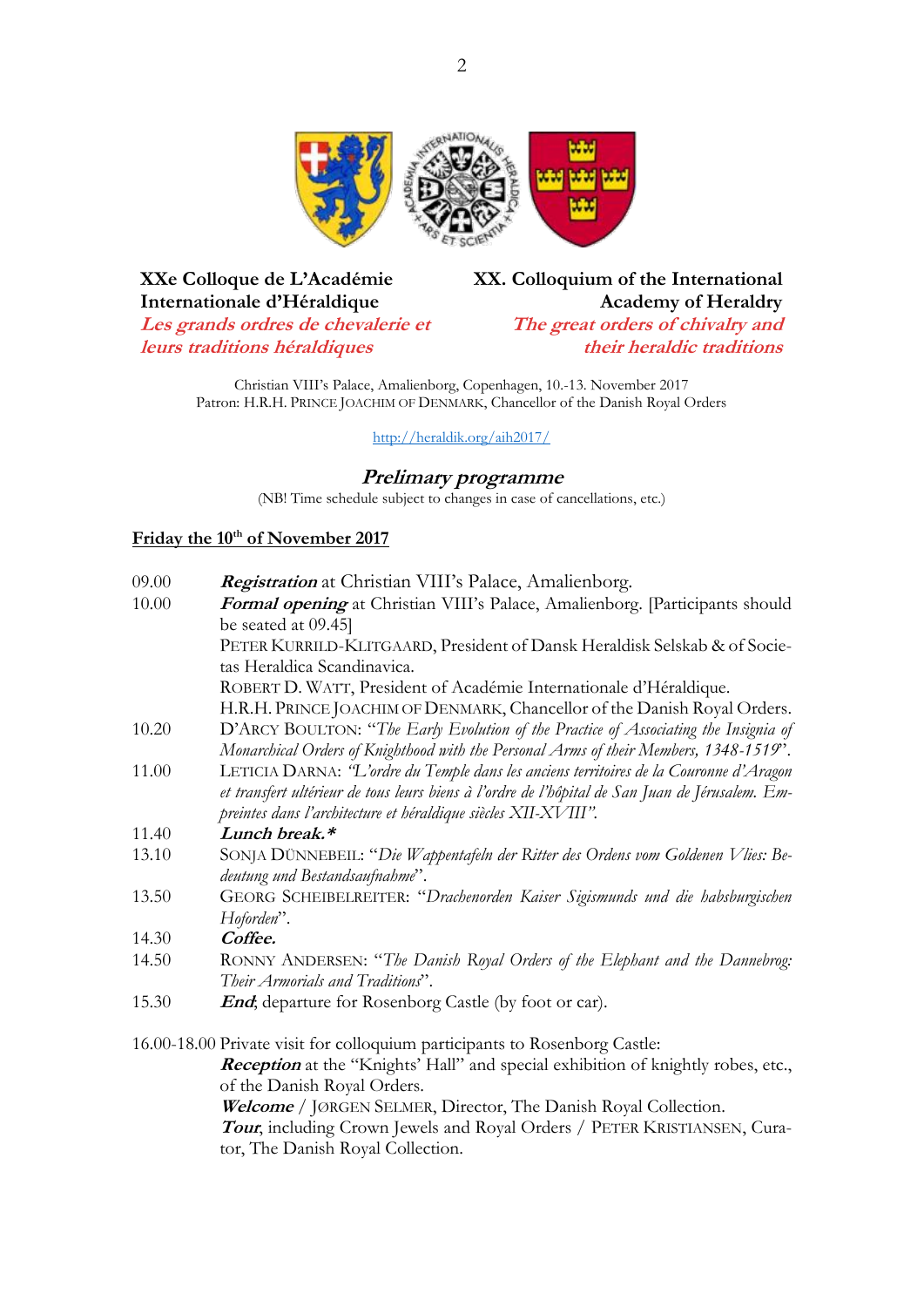#### **Saturday the 11th of November 2017**

- 09.00 PETER RÄTZEL: "*Die Ritterwappen in der Kapelle des Schwanenordens in der St. Gumbertskirche in Ansbach".*
- 09.40 HERBERT STOYAN: *"Die Wappen der Mitglieder des jülich-bergischen St. Hubertus-Ordens".*
- 10.20 **Coffee.**
- 10.40 PATRIC DICKINSON: "*The Stall Plates, Banners and Crests of the Companions of the Order of the Garter in St. George's Chapel, Windsor".*
- 11.20 ELIZABETH ROADS: *"The Heraldic Traditions and Chapel of the Order of the Thistle".*
- 12.00 **Lunch break.\***
- 13.30 RICHARD C.F. BAKER: *"The Chivalric Stall Plates in London: The Order of the Bath,*  The Order of the British Empire, The Order of St Michael & St George, The Royal Victo*rian Order and the Knights Bachelor"*.
- 14.10 PAUL A. FOX: "*Coats of arms of Knights of The Order of Malta in Malta, Rhodes and Rome"*.

#### 14.50 **Coffee.**

- 15.10 PETER KURRILD-KLITGAARD: "*The Heraldic Traditions of the Knights of the Order of St. John (Balley Brandenburg) and the Church of the Order in Sonnenburg".*
- 15.50 CHARLES J. BURNETT: "*The Heraldic Practices of the Most Venerable Order of the Hospital of St. John of Jerusalem*".
- 16.30 **End.**
- 16.30-17.30 **General Assembly,** *Académie Internationale d'Héraldique (The International Academy of Heraldry).*
- 19.30 **Dinner,** House of "Finans Danmark" (Danish Bankers' Association), Amaliegade 7, Copenhagen.

#### **Sunday the 12th of November 2017**

- 09.00 LAURA CIRRI: "*The Holy and Military Order of Saint Stephen in the time of the Medici*".
- 09.40 PIER FELICE DEGLI UBERTI: "*The Shields of the Knights of The Constantinian Order of St. George ('Sacro Angelico Imperiale Ordine Costantiniano di S. Giorgio') in the Basilica di Santa Maria della Steccata in Parma".*
- 10.20 **Coffee.**
- 10.40 MICHEL POPOFF: *"'L'ordre et Aimable Compagnie de Monsieur Saint Michel': Grandeur, Décadence et Résurrection d'un Ordre Royal Créé dans la Tourmente".*
- 11.20 TOM BERGROTH: "*The Iconography of the Chivalric Stall Plates in Stockholm: The Order of the Seraphim and The Order of Charles XIII"*.

#### 12.00 **Lunch break.\***

- 13.30 ROLF KÄLIN: "*Die Wappen der Damen und Ritter der Schweizerischen Statthalterei des Ritterordens vom Heiligen Grab zu Jerusalem im Chorherrenstift Beromünster".*
- 14.10 MICHAEL GÖBL: "*Die Ritterwappen in der Wiener Deutschordenskirche*".
- 14.50 **Coffee.**
- 15.10 ROLF SUTTER: "*Der Königliche Haus-Ritterorden vom Heiligen Georg*".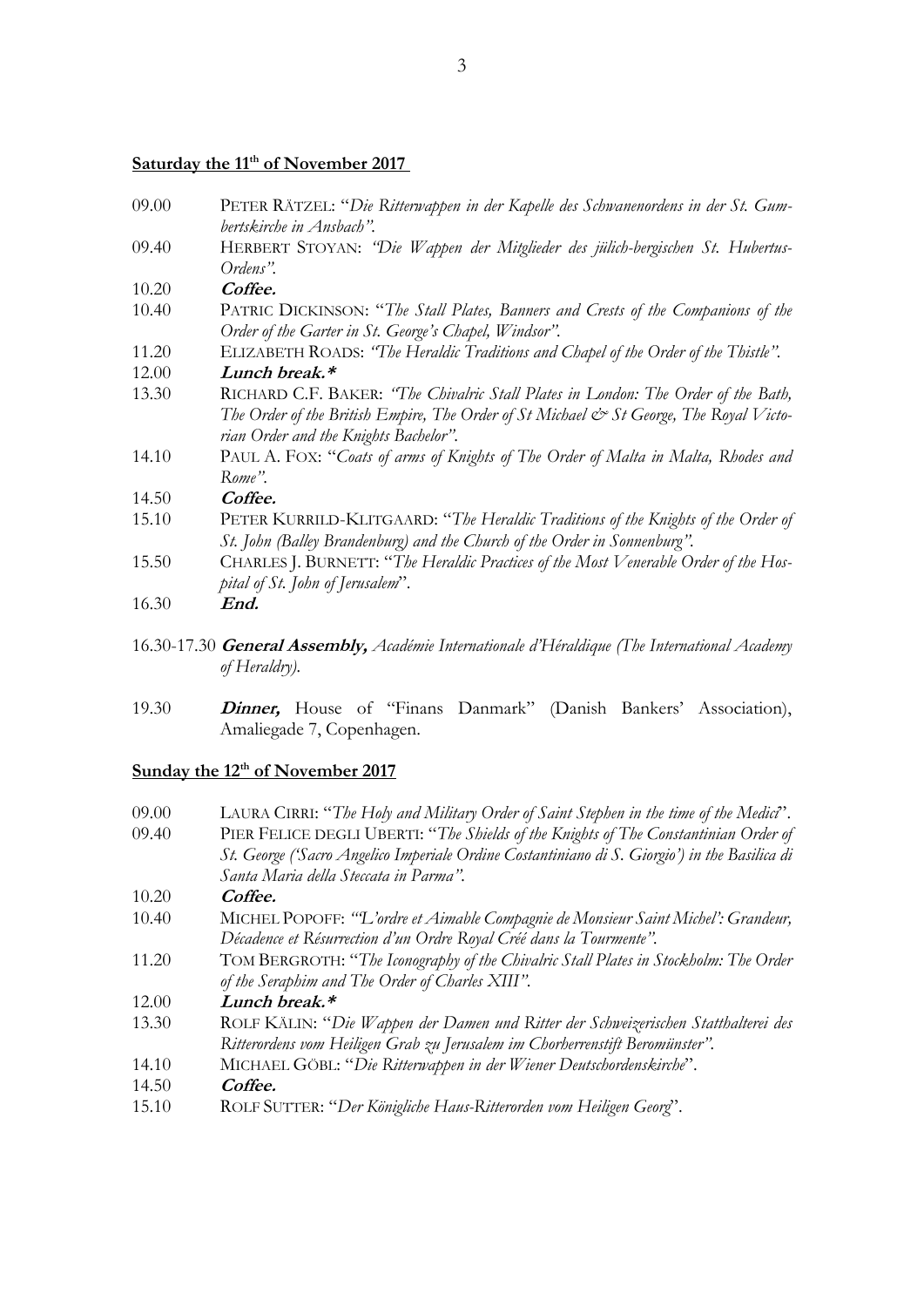- 15.40 CLAIRE BOUDREAU/ROBERT D. WATT: "*Les Ordres Nationaux et Provinciaux du Canada et leurs Traditions Héraldiques / The National and Provincial Orders of Canada and their Relation to Heraldry*".
- 16.30 **Formal closing.** NILS G. BARTHOLDY, 1st Vice President, Académie Internationale d'Héraldique.

#### **Monday the 13th of November 2017**

- 09.00 **Departure** by bus from Det Gule Palæ (Amalienborg), Amaliegade 18, Copenhagen, for Frederiksborg Castle, Hillerød. 10.00 **Welcome & introduction** / Director METTE SKOUGAARD*,* Museum of National History at Frederiksborg Castle. **Tour** of the Chapel of the Danish Royal Orders / Royal Herald Painter RONNY ANDERSEN, Chapter of the Royal Orders. Tour (unguided) of Frederiksborg Castle. 13.00 **Lunch** at "Spisestedet Leonora"*.* 15.00 **Departure** from Frederiksborg Castle by bus.
- 16.00 **Arrival**, Det Gule Palæ (Amalienborg), Amaliegade 18, Copenhagen.

\* No joint lunch is organized. Participants are responsible for making their own arrangements.

# **Papers to be presented**

Paper presentations should be restricted to 30 minutes in length to allow for questions and must be given in English, French or German. It is required that papers are illustrated with a PowerPoint demonstration and that the manuscripts will be submitted to the organizers [\(kurrild-klitgaard@heraldik.org\)](mailto:kurrild-klitgaard@heraldik.org) for publication in the colloquium proceedings.

- 1. Ronny Andersen (Chapter of the Danish Royal Orders / Danish National Archives): *"The Danish Royal Orders of the Elephant and the Dannebrog: Their Armorials and Traditions".* In the statutes of both the Order of the Elephant and the Order of Dannebrog, knights were ordered to deliver a coloured image of their coat of arms for inclusion in the armorials of the orders and for painting on an armorial plate for the Chapel of the Orders in the church of Frederiksborg Castle. Both traditions still exist. The chapel was established in 1693-94 and the armorials of the two orders were created some years earlier. A heraldic painter responsible for painting the coats of arms has been affiliated with the royal orders of knighthood since that time. This lecture will give a survey of the armorial traditions of the Danish royal orders, the rich heraldic content of the armorials and the heraldic painters.
- 2. Richard C.F. Baker (Institute for Heraldic and Genealogical Studies): *"The Chivalric Stall Plates in London: The Order of the Bath, The Order of the British Empire, The Order of St Michael & St George, The Royal Victorian Order and the Knights Bachelor"*. This paper presents an overview of the chivalric stall-plates and traditions of those English orders of chivalry, the chapels of which are located in London. The chapel of the Order of the Bath is in Westminster Abbey, that of the Royal Victorian Order at the Chapel Royal of the Savoy, and those of the Order of St Michael & St George, the Order of the British Empire, and the Knights Bachelor in St Paul's Cathedral.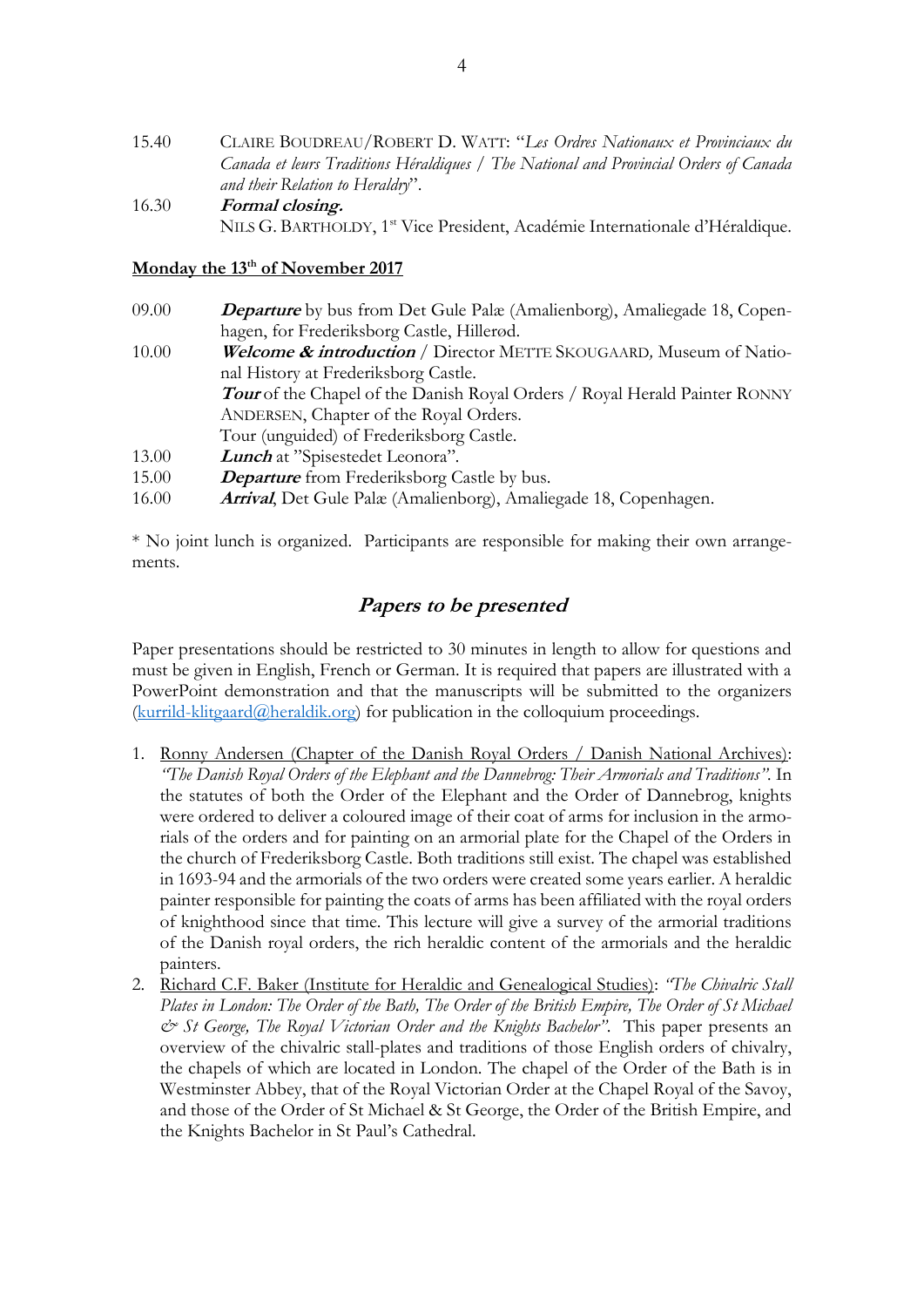- 3. Tom Bergroth (Chancery of the Swedish Royal Orders): *"The Iconography of the Chivalric Stall Plates in Stockholm: The Order of the Seraphim and The Order of Charles XIII"*. With the institution of the Order of the Seraphim in 1748 it was settled that a knight/member also should have a stall plate. The idea originates from the stall plates created in 1693 for the Danish orders of knighthood. It was initiated by count Carl Gustaf Tessin, who on his
- journey home from Paris to Stockholm in 1743 had seen the stall plates of the Order of the Golden Fleece in Brügge and Gent. The Swedish stall plates came to be modelled after them. In the case of the Order of Charles XIII, instituted in 1811, the oval shaped form for the Bååth Palace in Stockholm were modelled after the form of the coat of arms for members of the knight's degree within the Swedish Orders of Freemasons since the late 1770's.
- 4. Claire Boudreau/Robert D. Watt (L'Autorité héraldique du Canada / Canadian Heraldic Authority): *"Les Ordres Nationaux et Provinciaux du Canada et leurs Traditions Héraldiques / The National and Provincial Orders of Canada and their Relation to Heraldry"*. A young country in the Commonwealth, Canada does not have a great order of chivalry similar to such great Orders in Europe. The Order of Canada, which is the centrepiece of our national honour system, celebrates the  $50<sup>th</sup>$  anniversary of its creation this year. Since 1967, two other national orders and several provincial orders have been established. The heraldic traditions associated with these Orders, still recent, first include the design of the honourable insignia, largely inspired by arms or official flags. These traditions also include the possibility of granting supporters to certain individuals, the addition of annulus encircling the shield inscribed with the motto of the Order for others, and the display of insignia beneath the shield of arms granted by the Chief Herald of Canada. During this presentation we will showcase the work that lead to the creation of these traditions and highlight key moments of this development in our young history. / Jeune pays du Commonwealth, le Canada n'a pas de grand ordre de chevalerie similaire aux grands ordres européens. L'Ordre du Canada, qui est l'élément phare du Régime des distinctions honorifiques de notre pays, célèbre son 50<sup>e</sup> anniversaire cette année. Depuis 1967, deux autres ordres nationaux et plusieurs ordres provinciaux ont été créés. Les traditions héraldiques de ces ordres, encore récentes, incluent tout d'abord le dessin des insignes honorifiques, en majorité inspirés des armoiries et/ou drapeaux officiels. Elles incluent également la possibilité de se voir concéder des supports pour quelques-uns des récipiendaires, d'ajouter des anneaux inscrits de la devise des Ordres nationaux autour de l'écu pour d'autres, et de suspendre les insignes des distinctions honorifiques sous l'écu d'armoiries concédées par le héraut d'armes du Canada. Au cours de cette conférence, nous présenterons le travail ayant mené à la création de ces traditions et mettrons en évidence quelques moment clé de notre jeune histoire.
- 5. D'Arcy Boulton (University of Notre Dame / University of Toronto): *"The Early Evolution of the Practice of Associating the Insignia of Monarchical Orders of Knighthood with the Personal Arms of their Members, 1348-1519"*. The practice of associating the insignia of curial orders with the arms of their members began among the knights of the Garter shortly after its foundation in 1349, but did not become normal in that order until about 1419. After 1359, however, a similar practice was adopted by at least some members of most later orders whose insignia took a comparable form. Insignia in the form of a collar of some sort predominated among new orders after 1380, and were normal from 1430, leading to a general association of ordinal insignia with arms in orders founded after that date. The general practice of associating insignia of any sort with shields of arms began in ecclesiastical circles and that of the French monarchy in the 1290s, but remained sporadic in secular contexts until the years around 1350, and had not involved the insignia of any of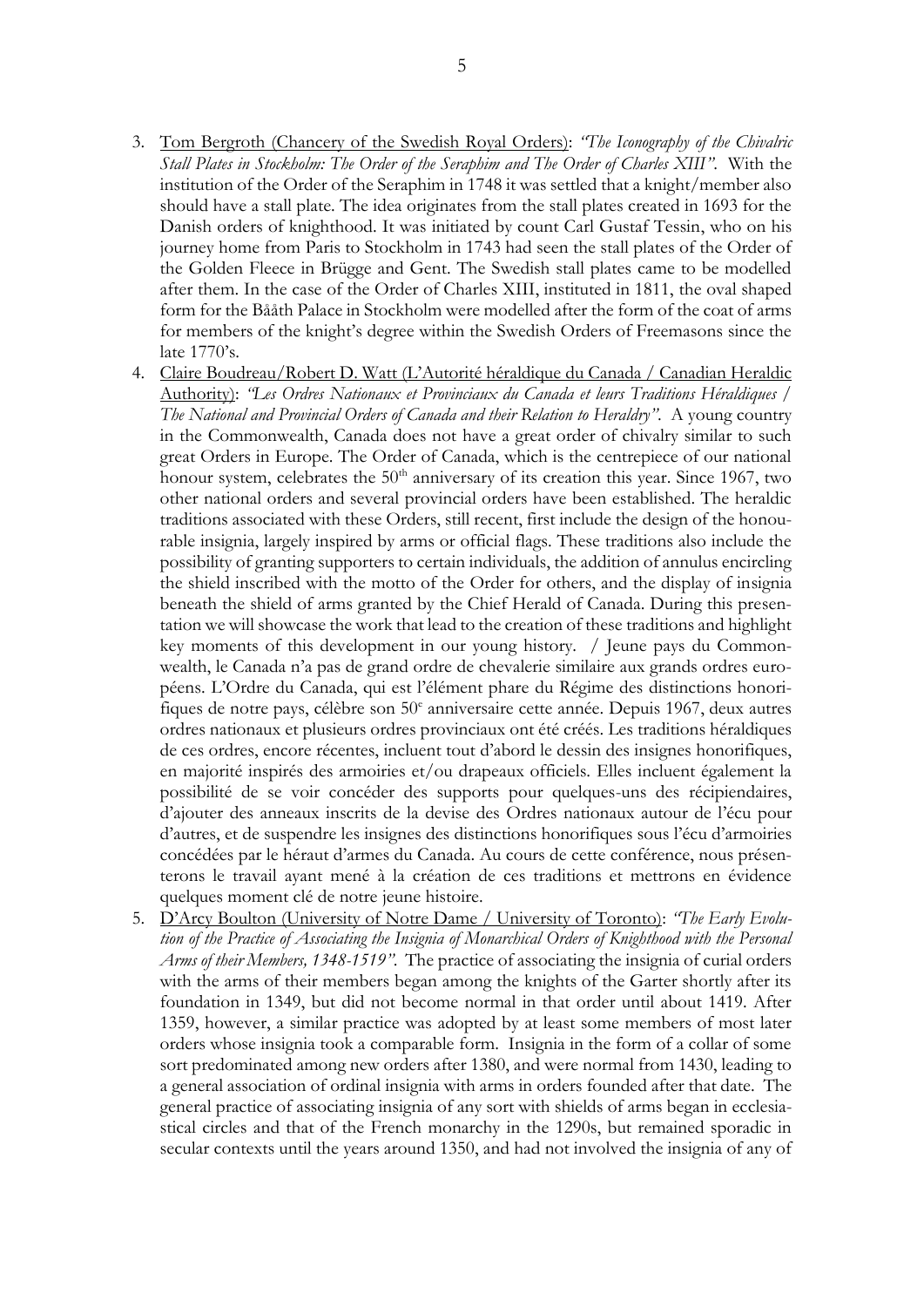the five curial orders founded between 1325 and 1340. From shortly after the foundation of the English Order of the Garter in 1348, however, a few of its members chose to mark their membership by setting its zoniform badge around their arms. Thereafter a similar practice was adopted by at least some members of most later orders whose insignia took a comparable form, suitable for encircling a shield, but not by the members of most the late-fourteenth-century orders whose badge took a different form. Insignia in the form of a collar of some sort predominated after 1380, and no doubt in consequence the proportion of the members of curial orders displaying their order's insignia in association with their arms grew fairly steadily from that date. The practice was universal in some orders (notably the Golden Fleece) from 1430, but did not become universal in all until about 1519, when the statutes of the Garter were revised.

- 6. Charles J. Burnett: *"The Heraldic Practices of the Most Venerable Order of the Hospital of St. John of Jerusalem"*. Although the Order of St John in the United Kingdom is a Royal Order of Chivalry with The Queen as Sovereign Head, it is unlike any other British Order. Knights are not "Sir" and ladies are not "Dame", there are however heraldic privileges. Some books claim the Order has continuity with the medieval Knights Hospitallers, but this is not the case, and the Order only received Royal Recognition in 1888. My presentation will trace the origins of the Most Venerable Order, then deal with insignia, Order heraldry throughout the Commonwealth and Territories, how armigerous Members may present their Arms to show the connection with the Order, and finally how heraldry has been used within the Priory of Scotland in particular. The presentation concludes with the various charitable activities of the Most Venerable Order which echo the second motto of the British Order 'Pro utilitate hominum'.
- 7. Laura Cirri: *"The Holy and Military Order of Saint Stephen in the time of the Medici"*. The Holy Military Order of St. Stephen was a religious and military Order founded in 1561 by Cosimo I of the Medici under the approval of the pope Pio IV. The main aim was to fight the Ottoman Turks. The Palazzo della Carovana, the seat of the Order in Pisa, as well as the State archive preserve a large number of coats of arms of the knights. The talk will outline the history and the importance of the cross of the Order in the knights' emblems as well their uniforms under the Medici and later under the Habsburg-Lorraine family.
- 8. Leticia Darna: *"L'ordre du Temple dans les anciens territoires de la Couronne d'Aragon et transfert ultérieur de tous leurs biens à l'ordre de l'hôpital de San Juan de Jérusalem. Empreintes dans l'architecture et héraldique siècles XII-XVIII".* Quelques-uns des plus remarquables membres de la Couronne d'Aragon a appartenu à l'ordre. Au fil des siècles, tous ses biens et ses châteaux est devenu l'ordre de San Juan de Jérusalem. A titre d'exemple, un de vous ordonne eux - qui vous avez participé à l'étude de son héraldique-Vallfogona de Riucorb (Tarragone), il a appartenu à la milice du Temple de Salomon, de 1190 jusqu'en 1312. Par la suite à la maison royale d'Aragon, alors qu'il se réfère à la compétence, de 1312 jusqu'en 1357, puis à l'ordre hospitalier de Saint Juan de Jérusalem de 1357 jusqu'en 1811, et enfin en 1812 par la Constitution de la Cortes de Cadix, toutes les administrations nobles d'Espagne ont été incorporées dans la Couronne. La Couronne d'Aragon c'était véritable témoignage du passage de ces ordres de chevalerie, aussi bien en architecture et en art et héraldique. Est très intéressant analyser l'héraldique d'entre eux Grand maîtres et commandeurs. Notez que certains d'entre eux avaient des postes importants dans le reste de l'Europe, comme Arnau de Torroja, noble Catalan qui était grand-maître de l'ordre des Templiers entre 1180 et 1184. En conclusion, dans la Couronne d'Aragon avaient des ordres de grande importance où les Chevaliers de ces ordres se sont battus et défend leur territoire jusqu'aux ultimes conséquences.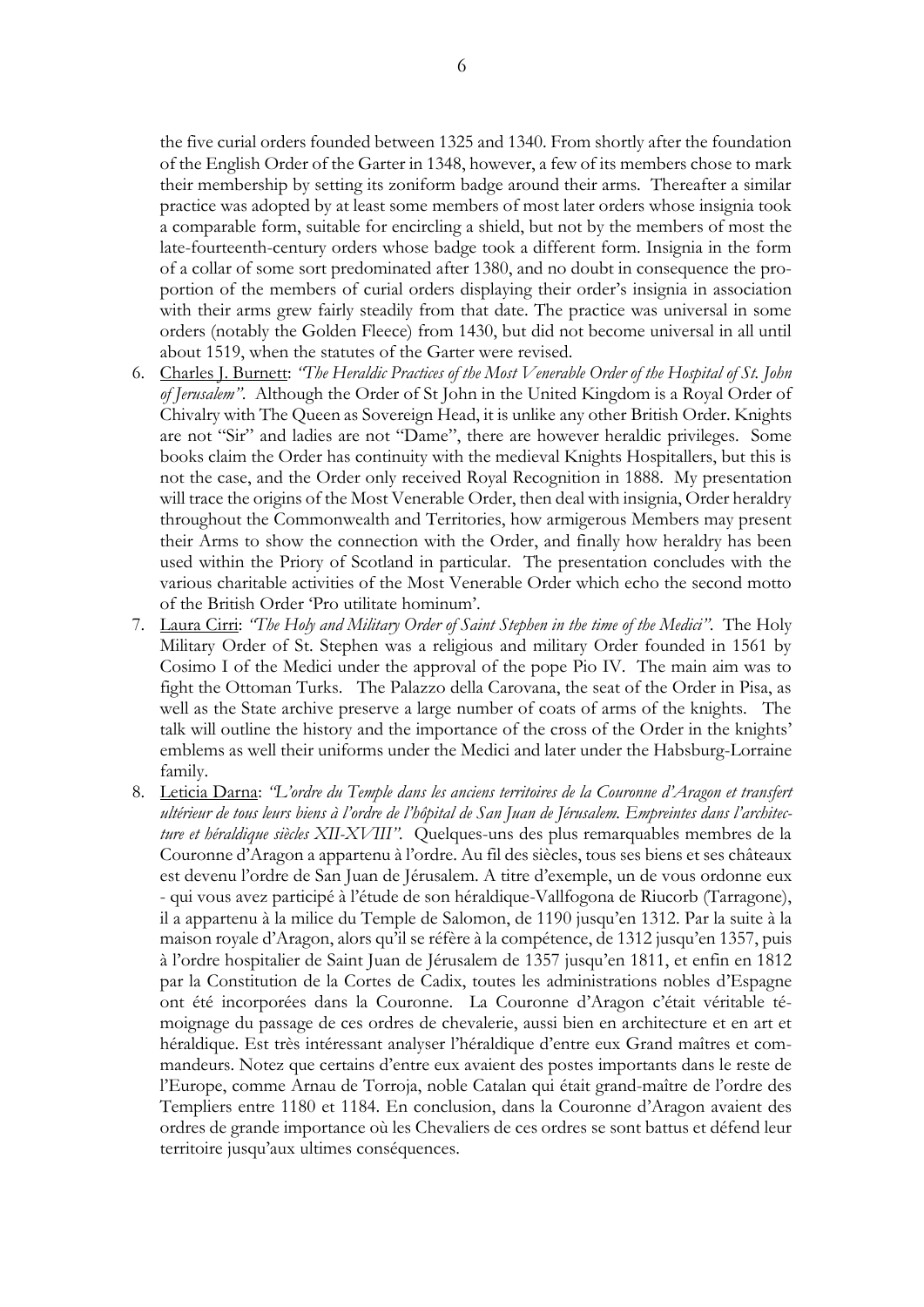- 9. Patric L. Dickinson (College of Arms): "*The Stall Plates, Banners and Crests of the Companions of the Order of the Garter in St. George's Chapel, Windsor".* The armorial accoutrements of the Knights of the Garter provide one of the most colourful and historic displays of heraldry in England. Enamelled metallic plates displaying the coats of arms of the Companions of the Order are affixed to their stalls in St George's Chapel, Windsor and remain there in perpetuity. This remarkable collection of 800 stall plates forms a unique and permanent record of the arms of the Companions built up over a period of six centuries. They are complemented by the heraldic banners and carved wooden crests that are placed above the stalls of KGs during their lifetime.
- 10. Sonja Dünnebeil: *"Die Wappentafeln der Ritter des Ordens vom Goldenen Vlies: Bedeutung und Bestandsaufnahme"*. Der Orden vom Goldenen Vlies ist vor allem durch seine prachtvollen Feste des 15. und 16. Jahrhunderts bekannt. Anlässlich des gemeinsamen Besuchs von Gottesdiensten wurden in den Kirchen die Wappentafeln der Mitglieder aufgehängt, um deren Sitzplätze zu kennzeichnen. Mehrere dieser Wappenzyklen haben sich bis in die heutige Zeit hinein erhalten, so z.B. in Brügge, Gent, Mechelen, Den Haag oder Barcelona. In dem Vortrag werden die erhaltenen Wappentafeln vorgestellt und es sollen deren Funktion innerhalb des Zeremoniells und als Mittel der permanenten Repräsentation des Ordens beschrieben werden.
- 11. Paul A. Fox: *"Coats of arms of Knights of The Order of Malta in Malta, Rhodes and Rome"*. The long history of the Knights Hospitaller encompasses the entire period of heraldry, but little survives from the period prior to the order's expulsion from the Holy Land in 1291. The occupation of Rhodes from 1309 to 1523 was a fruitful period in evolutionary terms, while the very high point of artistic achievement was realised during the subsequent period on Malta. This too came to an end when Napoleon occupied the island in 1798. To complete the story some examples will be shown from the current headquarters in Rome where the order has been based since 1830.
- 12. Michael Göbl (Österreichisches Staatsarchiv): *"Die Ritterwappen in der Wiener Deutschordenskirche"*. Das Referat wird sich mit den 84 Ritterwappen, die im Kirchenschiff des Deutschen Ordens in Wien angebracht sind, beschäftigen. Es sollen die einzelnen Personen systematisch untersucht werden, ihre Bedeutung und wie sie ihren Schild gestaltet haben. Es sollen heraldische Gemeinsamkeiten und Unterschiede herausgearbeitet werden.
- 13. Peter Kurrild-Klitgaard (University of Copenhagen): *"The Heraldic Traditions of the Knights of the Order of St. John (Balley Brandenburg) and the Church of the Order in Sonnenburg"*. With the Treaty of Heimbach (1382) the Bailiwick of Brandenburg became an autonomous part of the Order of Knights Hospitaller, called of Saint John, later of Malta. With the Reformation the Bailiwick turned Protestant and from the Westphalian Peace it was formally under the protection of the Margraves of Brandenburg, although it maintained a loose affiliation with the Order of Malta and until 1810/12 was still known as the "Johanniter-Malteserorden". With its independence, the Bailiwick gradually developed its own heraldic traditions, first and foremost visible at the Order's Church at Schloss Sonnenburg (now Słońsk in Poland), which was the Order's seat 1662-1945, and which housed a magnificent collection of plates with the arms of the knights. After the loss of the property to Poland, the collection was stolen and auctioned off. The lecture identifies the development and content of the Order's heraldic rules of marshalling, etc., and illustrates with examples.
- 14. Rolf Kälin: *"Die Wappen der Damen und Ritter der Schweizerischen Statthalterei des Ritterordens vom Heiligen Grab zu Jerusalem im Chorherrenstift Beromünster".* Das Chorherrenstift Beromünster besitzt eine seit alters her blühende Wappentradition. Schon der Minnesänger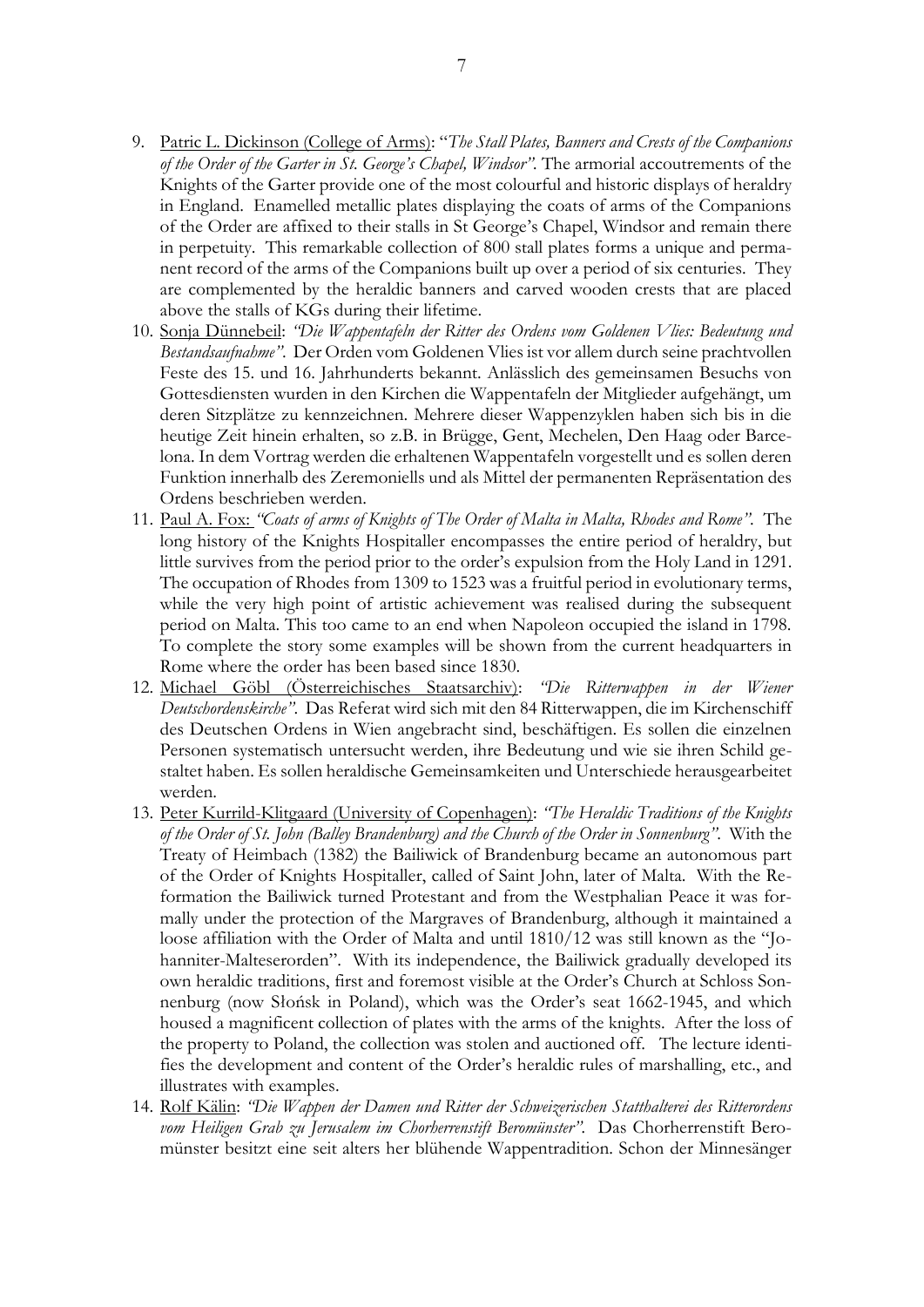und Heiliggrabritter Hesso von R[e]inach (1234 - ca. 1276), Chorherr des Stiftes, fand hier seine letzte Ruhestätte. 1947 wurde diese alte Wappentradition mit der Gründung der Schweizerischen Statthalterei des Ritterordens vom Hl. Grab zu Jerusalem wieder aufgenommen und 1952 liess der Orden im Kreuzgang einen prachtvollen Wappenfries anlegen. Im Zuge der Gesamtrenovation des Kreuzgangs 1985 wurde der Wappenfries jedoch aus umstrittenen Gründen übertüncht und es mussten etwas abseits neue Wappentafeln mit den Wappen der Damen und Ritter des Ordens angebracht werden. Themenschwerpunkte bilden der *"*verlorene" Fries und das seit 1966 geführte Wappenbuch des Ordens.

- 15. Michel Popoff: *"'L'ordre et Aimable Compagnie de Monsieur Saint Michel': Grandeur, Décadence et Résurrection d'un Ordre Royal Créé dans la Tourmente".* L'ordre de Saint-Michel est fondé le 1 er août 1469 par Louis XI, sous le nom d' 'Ordre et aimable compagnie de monsieur saint Michel' en réplique à celui de l'ordre de la Toison d'or, dont il copiait les statuts. Le roi le dirigeait et les chevaliers, au nombre de trente-six, lui prêtaient serment. Cela permettait au roi de se créer un réseau de fidélités qui n'étaient plus liées aux fidélités féodales. Les chevaliers portaient, "*un collier d'or fait de coquilles lassées, l'une avec l'autre, d'un double las* " auquel était suspendu un médaillon représentant l'archange terrassant le dragon.
- 16. Elizabeth Roads (Court of Lord Lyon): *"The Heraldic Traditions and Chapel of the Order of the Thistle"*. The Order of the Thistle was without a spiritual home from its revival in 1687 to the completion in 1910 of the Thistle Chapel attached to St Giles Cathedral in Edinburgh. The Chapel is small but a gem of the Arts and Crafts Movement of early  $20<sup>th</sup>$  century Scotland. It is highly adored with heraldry ranging from stall-plates and crests to heraldic stained glass, stone and woodwork. The paper will look at the various ways in which heraldry associated with the Order has been used to beautify this Chapel whilst also commenting on some much older heraldic uses.
- 17. Peter Rätzel: "*Die Ritterwappen in der Kapelle des Schwanenordens in der St. Gumbertskirche in Ansbach".* 1445 verleiht König Sigmund auf dem Konzil zu Konstanz Burggraf Friedrich VI. von Nürnberg die Würden eines Markgrafen und Kurfürsten von Brandenburg. Die feierliche Zeremonie findet zwei Jahre später statt. Sein Sohn stiftet in der Folge 1443 die "Gesellschaft unserer lieben Frauen". Sie soll zur Hebung von Frieden und Sitten in Brandenburg beitragen. Die Madonna und der Schwan sind Ordenszeichen. Es wird der Frage nachgegangen, ob zwischen dem Schwanenorden und dem dänischen Elefantenorden infolge der Heirat König Christians I. mit Dorothea, Tochter Markgrafs Johannes von Brandenburg-Kulmbach ein Zusammenhang besteht.
- *18.* Georg Scheibelreiter (Universität Wien): *"Drachenorden Kaiser Sigismunds und die habsburgischen Hoforden"*. Sigismund, König von Ungarn, dann auch römisch-deutscher Kaiser, schloss sich der gesellschaftlichen Mode an und gründete 1408 den Drachenorden, wobei er der luxemburgischen Ordenstradition ebenso folgte wie den politischen Tendenzen seiner Zeit. Der Adel des Landes sollte durch diese Mitgliedschaft auf den König ausgerichtet und ihm zu besonderer Treue verpflichtet werden. Obwohl der Orden in der Burg zu Buda seinen Sitz hatte, wurden jedoch bald auch Sigismund fernerstehende und auswärtige Fürsten mit dem neuen Orden ausgezeichnet. Die Versuche der Habsburger im 14. und 15. Jahrhundert durch Ordensgründungen Ansehen und politische Bedeutung zu gewinnen, scheiterten jedoch. Herzog Otto der Fröhliche, sein Neffe Albrecht III. und später noch Kaiser Friedrich III. stifteten Hoforden, die keine nachhaltige Wirkung erreichten und meist nach dem Tode ihrer Gründer wieder verschwanden. Erst die Heirat Erzherzog Maximilians mit Maria von Burgund 1479 ermöglichte die Bindung des hochangesehenen Ordens vom Goldenen Vlies an die Habsburger.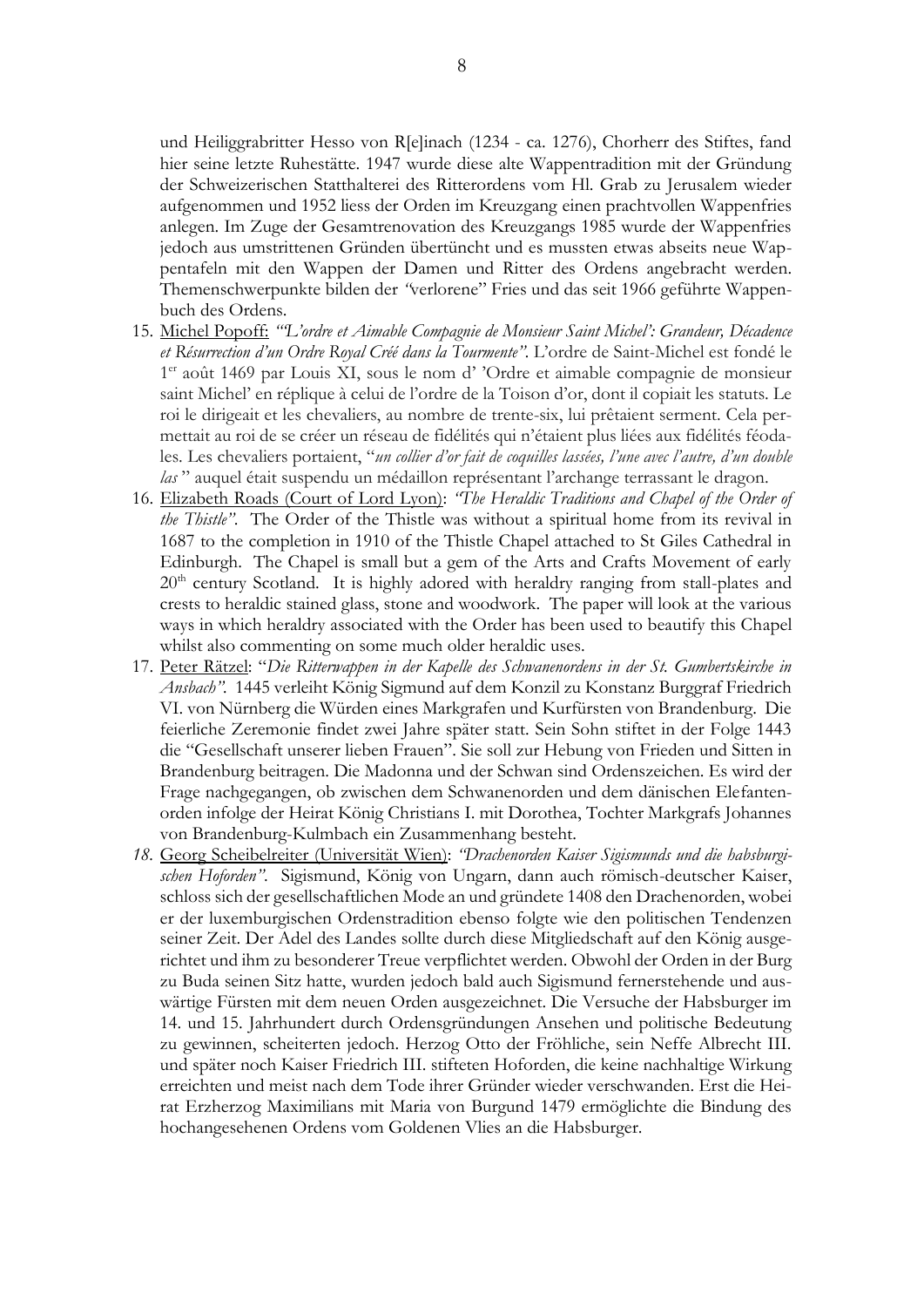- 19. Herbert Stoyan: *"Die Wappen der Mitglieder des jülich-bergischen St. Hubertus-Ordens".* The St. Hubertus Order was founded by Herzog Gerhard v. Jülich in 1444 after the successful battle of Linnich. His son Wilhelm took over and refounded the order 1476. Later, when Jülich and Berg was part of the Kurpfalz and went to Bavaria the order was inherited by the latter. The Bavarian king used the order as the Bavarian top house order. Because of the confuse beginning not everything is clear in the first century of the existence of the order. There are at least three main sources: Leist published 1892 a list of knights together with their coats of arms (the so-called Bruderschaftsbuch). A French source (Appendice sur l'ordre de Saint-Hubert) gives verbal blasons and some names. In 1585 many of the knights visited the Jülich Marriage and are listed with their four parents' coats of arms in the related book. Das Heroldsbuch of the order is saved but was not recognized before WW II. At the end of WWII it was moved to Kraków and still lacks heraldic analysis. The problem with this source is that its pages are in complete disorder. Keys are still: the handwriting of the heralds, the four parts of the paper pages because of object coherence, and the heraldic content. We follow Countess of Nesselrode in her proposal of the early knights of the order and add some own analysis. Some interesting coats of arms are shown.
- 20. Rolf Sutter (Pro Heraldica): *"Der Königliche Haus-Ritterorden vom Heiligen Georg"*. Um die Entstehung des Königlichen Haus-Ritterorden vom Heiligen Georg ranken sich Mythen und Legenden. Worauf also kann er sich gründen – der *"*Privat-Orden des Hauses Wittelsbach"? Etwa auf die Betätigungsbulle eines Papstes im 18. Jahrhundert? Die Frage muss offen bleiben. Viel wichtiger ist: Wann wird der Haus-Ritterorden des Hauses Wittelsbach *"*legendenfrei" fassbar, wie konstituiert er sich, nach welchen Statuten arbeitet er, und wie stellt er sich heute dar. Wie sind die Wappen der Ordensritter mit dem Ordenswappen "kombiniert", wie und wo werden sie präsentiert und wie lange? Nachdem das alte Archiv des Ordens beim Brand der Münchner 1570 fast gänzlich vernichtet wurde, müssen wir uns auf mühsame Spurensuche begeben. Wohin uns das führt, wollen wir sehen.
- 21. Pier Felice degli Uberti (Istituto Araldico Genealogico Italiano): *"The Shields of the Knights of The Constantinian Order of St. George ('Sacro Angelico Imperiale Ordine Costantiniano di S. Giorgio') in the Basilica di Santa Maria della Steccata in Parma".*The Shrine of Santa Maria della Steccata in Parma, Italy, built between 1521 and 1539 was, since 1718 by order of Pope Clement XI, the headquarters of the Constantinian Order of Saint George, whose great Magisterium was transferred, in 1699, by Andrea Flavio Comneno, to the House of the Farnese. In 1823, Marie Louise of Austria commissioned a crypt to preserve the tombs of the Dukes and Princes of the House of Farnese and of the Bourbon – Parma. From this crypt, we can proceed to the precious Gallery of the Coats of Arms which preserves the shields of the Constantinian Knights, appointed directly by Marie Louise, who was the Great Master of the Order between 1816 and 1847. The Church is part of the heritage of the Constantinian Order (Moral Entity of the Italian Republic).

## **Map and Recommended Hotels and Restaurants**

For a map, as well as a list of recommended hotels and restaurants in the vicinity of Amalienborg, please go to the colloquium website: [http://heraldik.org/aih2017](http://heraldik.org/aih2017/)